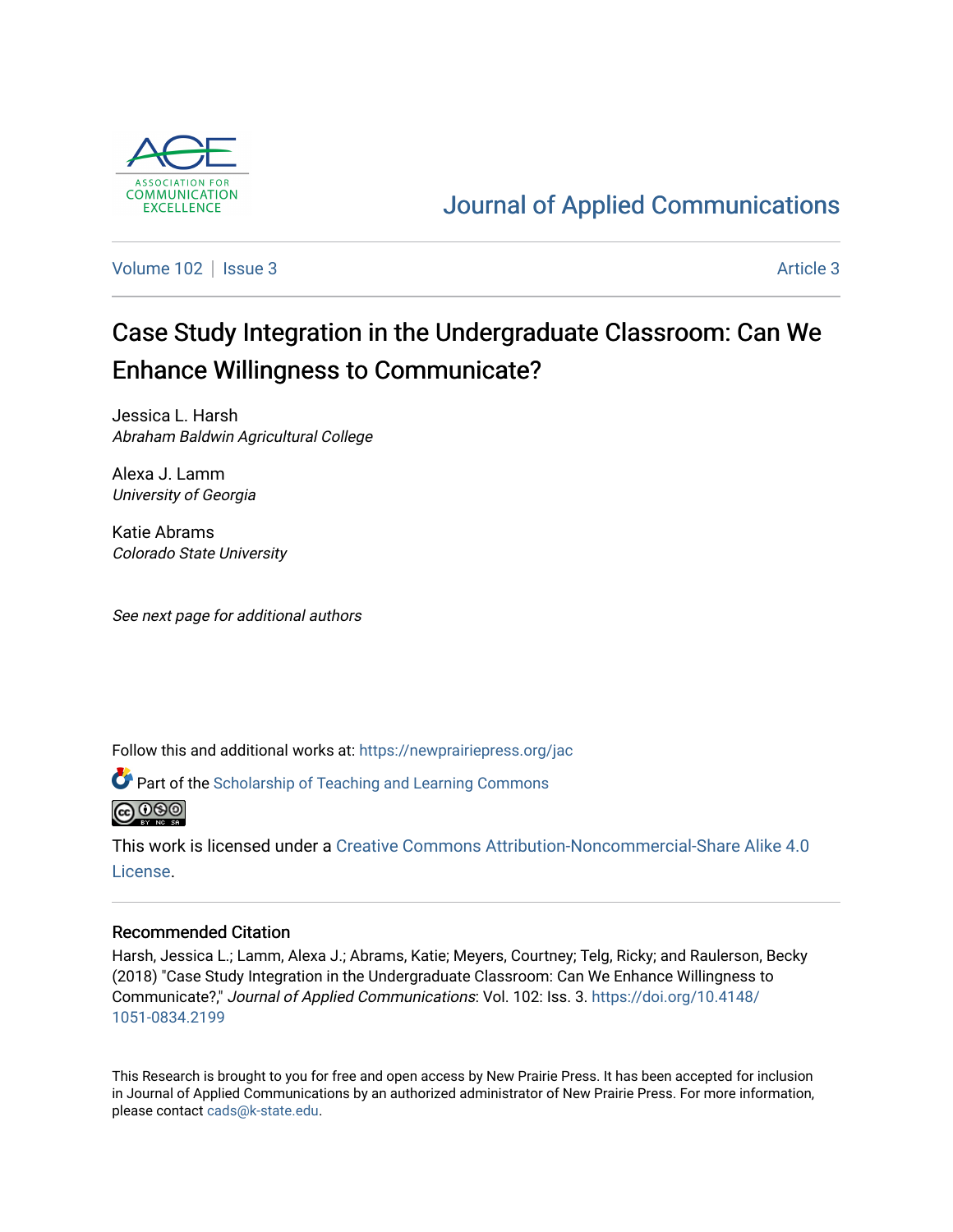## Case Study Integration in the Undergraduate Classroom: Can We Enhance Willingness to Communicate?

## Abstract

The agricultural and natural resources (ANR) industry faces many pressing issues involving animal health, biotechnology, climate change, food safety, food security, invasive species, marketing and trade, and water. Undergraduate students must be prepared and willing to communicate about these issues, which can often be complex and controversial when entering the ANR workforce. This study sought to determine if the integration of case studies influenced students' self-perceived willingness to communicate about ANR issues while taking a communication course that teaches about ANR issues. A pre/posttest, experimental research design assessed students' willingness to communicate about nine key ANR issues identified by the United States Department of Agriculture as challenge areas with case study integration used as the treatment. Using three undergraduate courses at three universities as the sample, a significant positive difference in willingness to communicate about all nine issues was found between the experimental and control groups. Based on these findings, it is recommended that case studies be integrated into classrooms when teaching about ANR issues. Future research should determine if this impact occurs when the case studies are used in undergraduate courses outside of the communication courses used as the foundation in this study, in other science-focused undergraduate and graduate courses, and in non-formal settings such as extension education programs.

## Keywords

communication, experiential learning, agricultural issues education, case studies, undergraduate education

## Cover Page Footnote/Acknowledgements

This study was part of a project funded by the USDA Higher Education Grant Award no. 2016-70003-24829. The paper was presented at the 2018 Southern Association of Agricultural Scientists Conference in the agricultural communication section.

## Authors

Jessica L. Harsh, Alexa J. Lamm, Katie Abrams, Courtney Meyers, Ricky Telg, and Becky Raulerson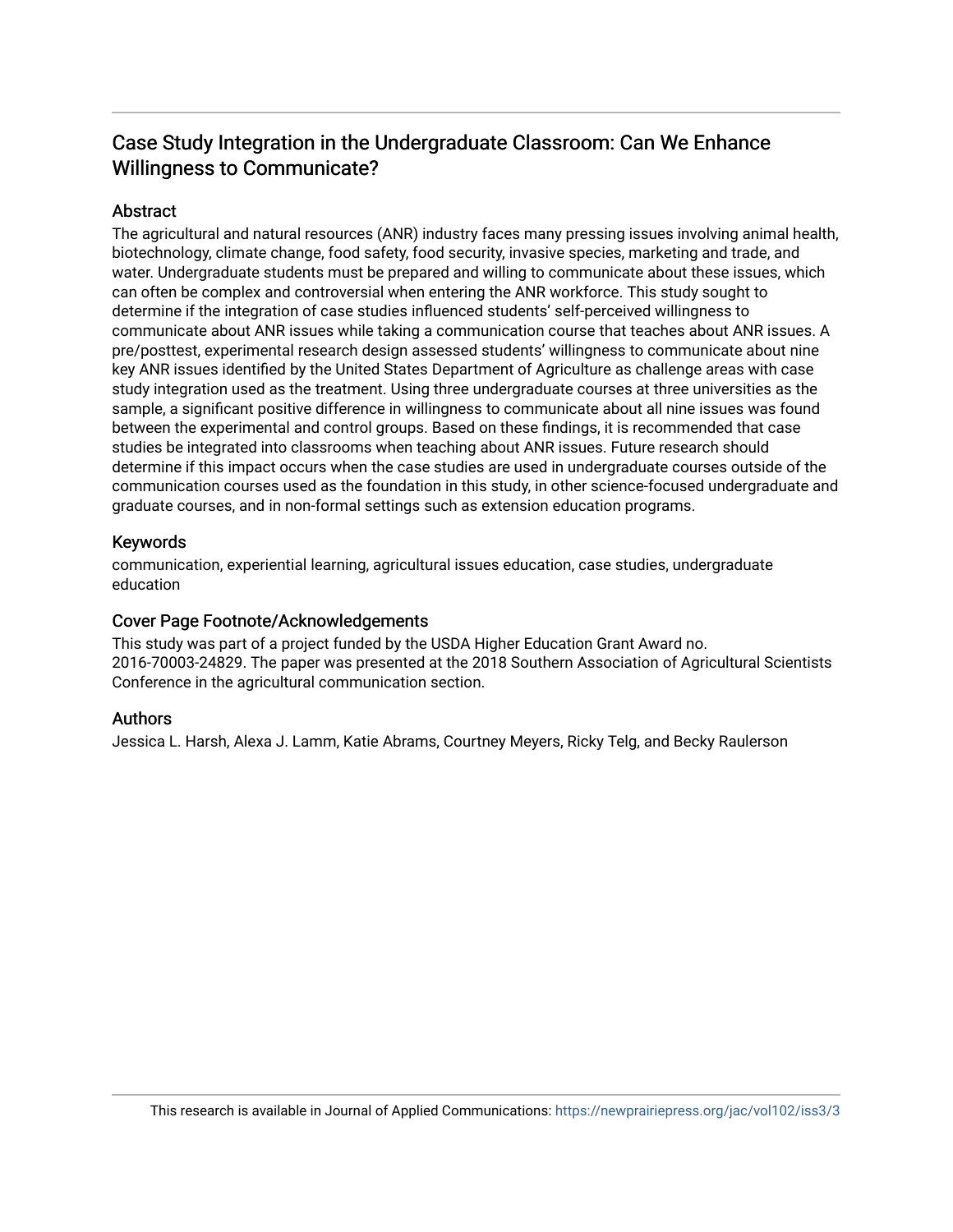## **Case Study Integration in the Undergraduate Classroom: Can We Enhance Willingness to Communicate?**

The agricultural and natural resources (ANR) industry wrestles with many contentious issues (Andenoro, Baker, Stedman, & Pennington Weeks, 2016) as it struggles to feed 9.8 billion people by 2050 (United Nations, 2017) while ensuring sustainability of the world's natural resources. These issues include – but are not limited to – climate change, food security, water, bioenergy, and food safety (United States Department of Agriculture – National Institute of Food and Agriculture [USDA – NIFA], n.d.a). Education about food, agriculture, natural resources, and human sciences issues is needed at all levels. More specifically, how to engage in conversations about ANR issues has been identified as an educational need (USDA – NIFA, n.d.b), and strong communication skills are imperative (Hackman & Johnson, 2000) to be a leader who addresses complex and controversial ANR issues.

To begin to address complex issues through effective leadership, leaders are required to possess exceptional communication skills, specifically two-way communication skills (Heath & Palenchar, 2009). Two-way communication emphasizes listening to the public and engaging in dialogue to reach audience members to be aware of their concerns (Heath & Palenchar, 2009).

Mutual knowledge and understanding are key components two-way communication promotes between parties. Despite recognizing dialogue is necessary to work toward understanding issues (Heath & Palenchar, 2009) and beginning to solve the problem, parties with opposing views on a particular issue tend to avoid communication.

A lack of knowledge about ANR topics (Kubitz, Telg, Irani, & Roberts, 2013) has made these issues even more controversial and complex (Andenoro et al., 2016). The complexity of ANR issues may not be compatible with social norms, which has resulted in the need to have more educational opportunities for undergraduate students to discuss these topics to minimize the effects of a polarized environment (Rumble et al., 2016). To counteract skepticism toward agriculture (Goodwin, 2012) and misinformation that have occurred from lack of communication and understanding (Rumble & Buck, 2013), students need to be equipped with superior communication skills to enter the workforce successfully after college. In this study, willingness to communicate was a communication skill tested by integrating case studies about nine ANR issues into a communication course and the purpose of the study was to determine the change in self-perceived willingness to communicate after the course.

#### **Developing Effective Communicators**

Employers place a heavy emphasis on new undergraduates possessing communication skills (Crawford, Lang, Fink, Dalton, & Fielitz, 2011). In a study of more than 200 employers, communication skills ranked highest among the skills new college graduates must possess to be successful (Crawford et al., 2011). The most important communication skills in the workforce were listening effectively, communicating accurately, effective oral communication, communicating pleasantly and professionally, effective written communication, asking good questions, and communicating appropriately and professionally using social media (Crawford et al., 2011). Moreover, employers value excellent communication skills so much, they are willing to pay employees more in salary for those superior skills (Norwood & Henneberry, 2006).

Morgan and Rucker (2013) investigated the competencies agricultural communication undergraduates need to enter the workforce successfully. "Ability to communicate, both orally and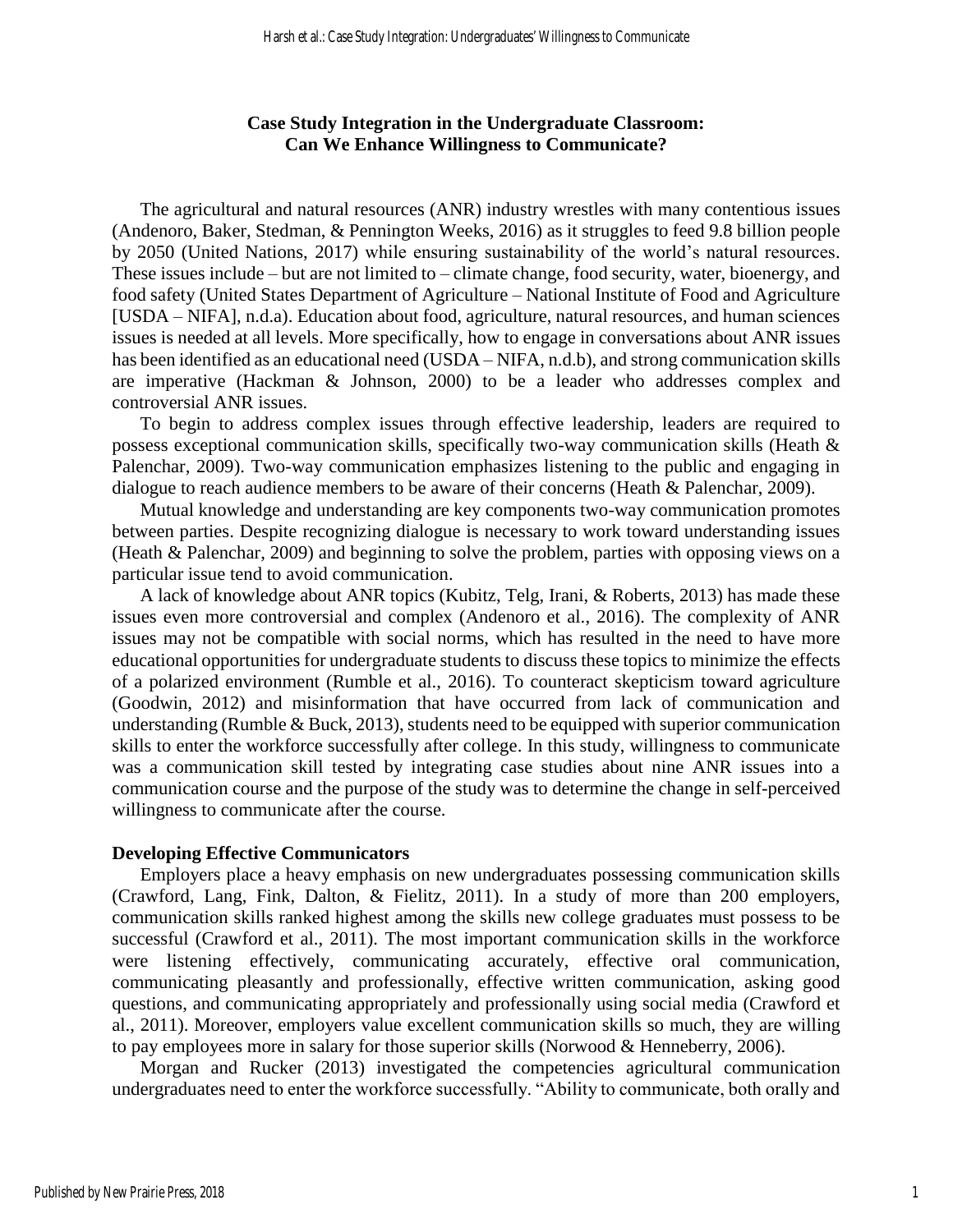in writing, ability to understand conceptual thinking and how it related to communication" were top competencies undergraduates should possess upon graduation (Morgan & Rucker, 2013, p. 57). Oral communication, overall, was an important skill to have when undergraduates enter the workforce (Morgan & Rucker, 2013). Faculty interviewed for this study saw a need to "integrate curriculum which would encourage students to assimilate and apply the technical skills learned in the classroom" (Morgan & Rucker, 2013, p. 60).

In a more recent study, professionals involved in agricultural advocacy emphasized the importance of key skills undergraduates must possess to have the ability to advocate for the ANR industry (Steede, Gorham, & Irlbeck, 2016). One skill revealed as important was the ability to have genuine conversations and listen. One participant said the value of students' willingness to communicate was "when the rest of the audience can see that you are able to have those conversations with people of different views" (Steede et al., 2016, p. 60). The ability to communicate with those outside the industry arose as a key skill for undergraduate students to have post-graduation (Steede et al., 2016).

Willingness to communicate is a key aspect of interpersonal communication (MacIntyre, 1994) and has been identified as a key leadership characteristic (Hackman & Johnson, 2000). MacIntyre (1994) suggested a willingness to communicate "functions as a personality trait" (p. 135). When an individual is given the opportunity to communicate, willingness to communicate is an individual's intention to communicate with others (MacIntyre, 1994) and the actual amount people do communicate with one another (McCroskey & Baer, 1985). The situation a person encounters (McCroskey & Baer, 1985) and an individual's fear to communicate (Roach & Olaniran, 2001) can affect his or her willingness to communicate.

#### **Using Case Studies to Improve Communication Skills**

Due to the controversial and complex nature of ANR issues, people may avoid or fear conflict with others due to their differences in knowledge and opinions. By discussing and evaluating the issues via case studies in a classroom setting, fear of communicating about the issues could be lessened. The case study method of teaching may be a way to assist students in developing and honing their communication skills, specifically their willingness to communicate. Case studies are pedagogical tools built on facts and data from past events or experiences in a written narrative (Naumes & Naumes, 2012). In addition to addressing and teaching about real-life problems, case studies can meet many educational goals due to their flexible nature (Zimmerman, 2002). Case studies help students make connections between theory and practical application in the classroom because case studies are designed to address big-picture problems around significant issues that require thorough discussions (Wassermann, 1994) and evaluation of the issue presented in the case (Naumes & Naumes, 2012). Also, using a case study in a classroom setting provides students with the opportunity to discuss and analyze the issues in a supportive and comfortable environment with their peers (Cassimjee, 2007). Case studies have been widely used in business and medicine, and recently, this style of teaching method has gained popularity with complex science topics (Bonney, 2015).

Multimedia elements, such as videos, audio clips, web resources, visuals, and animations can be incorporated in case studies to enhance the case (Chattaraman, Sankar, & Vallone, 2010). Integrating multimedia, particularly videos, can help bring students into the time, place, and people involved in these issues. Cai and Abbott (2013) investigated whether the use of video in a traditional demonstration training could be effective when training rural Uganda farmers on farming practices. Videos were used in the training to demonstrate real-life techniques and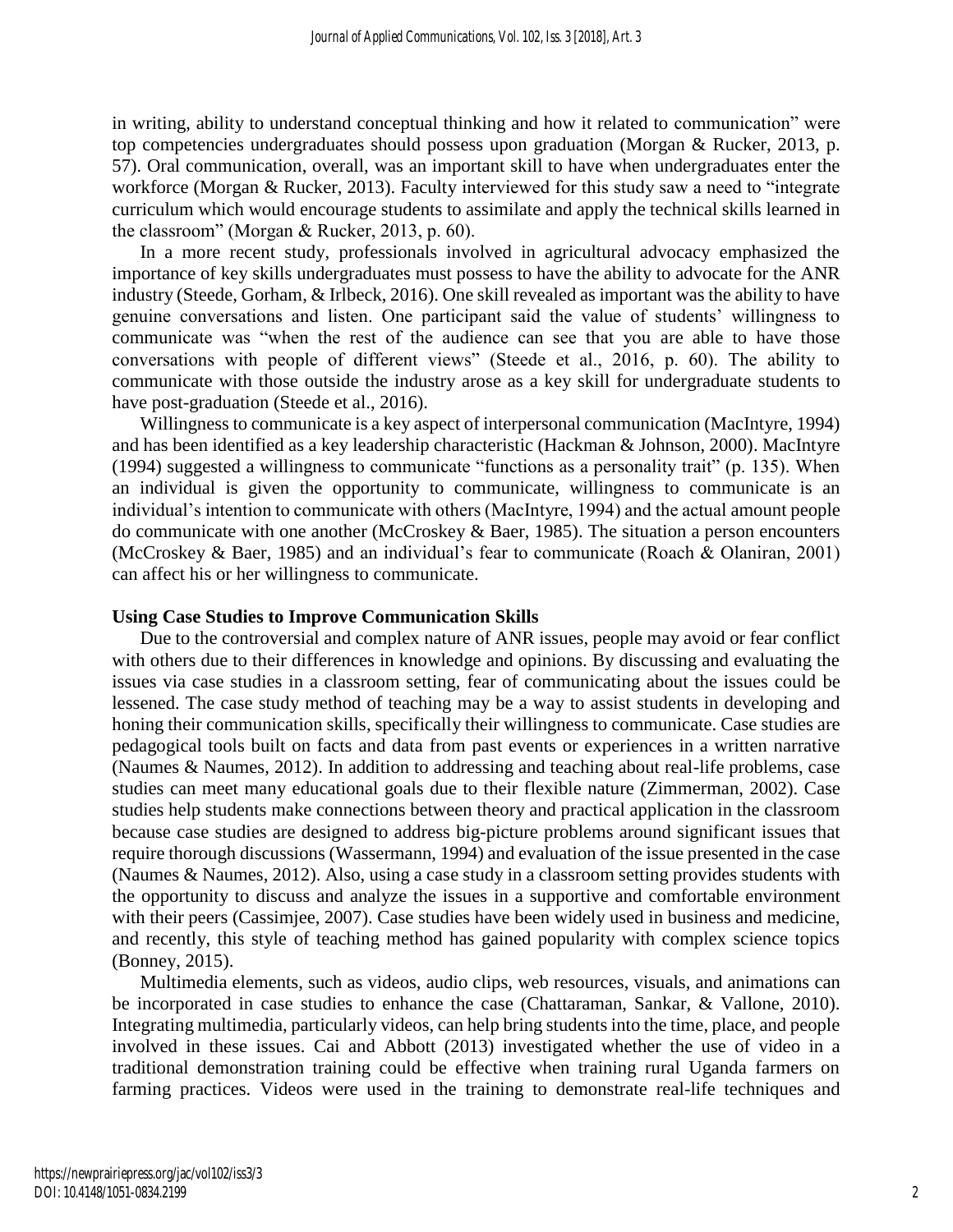practices of farming in Uganda for participants to watch (Cai & Abbott, 2013). Overall, the researchers found videos were just as useful and effective in the training to increase learning. Likewise, when a video demonstrated a farming technique or practice to a group, discussion was enhanced among the farmers. Farmers were more willing to communicate by integrating a reallife scenario presented in the videos (Cai & Abbott, 2013) like what a case study would provide in a classroom setting.

Case studies were used as an instructional tool in a graduate-level course focusing on risk and crisis communication in the ANR industry (Witt, Doerfert, Rutherford, Murphery, & Edgar, 2011). The results indicated students preferred the case study instructional method to develop their selfconfidence when completing risk and crisis communication tasks. Nearly half (47.1%) of the class reported team-developed case studies had the greatest influence on their self-perceived confidence to complete a risk and crisis communication task (Witt et al., 2011). Not only did case studies have the greatest influence among other instructional methods, but case studies were considered the most beneficial instructional method when teaching about risk and crisis communication (Witt et al., 2011).

Case studies have also been shown to improve undergraduate students' oral communication about biological topics (Bonney, 2015). Eighty-one percent of students indicated case studies helped "a 'good' or 'great' amount" in oral communication skills compared to class discussions and textbook readings (Bonney, 2015, p. 24). The effectiveness of the case study produced an increase in oral communication, which was statistically different among other methods of teaching, at the completion of the case studies (Bonney, 2015). To enhance students' oral communication skills, the researcher recommended incorporating case studies into classes, especially in biology classes so that students can experience real-world issues (Bonney, 2015).

Furthermore, case studies have been shown to increase discussion among students in a class setting effectively. In one study, students felt their communication skills improved because of the experience a case study provided in a nursing program (Cassimjee, 2007). The results indicated case studies aided in interaction and information-sharing with other students in the class. Students felt more comfortable in group discussions and debates because of the integration of case studies. Students were more engaged in the topic, resulting in the promotion of more discussion in the classroom (Cassimjee, 2007).

Previous researchers in agricultural communications have recommended the use of case studies to develop interpersonal skills such as willingness to communicate (Morgan & Rucker, 2013) and to expose students to real-world contexts so they might be more willing to communicate about ANR issues (Steede et al., 2016). The case studies in the context of the current study presented students with real-world situations related to invasive species, antibiotic use in animal agriculture, community resilience, crisis communication, and water conservation.

## **Purpose, Objectives, and Hypotheses**

The current body of knowledge highlights the critical need to improve communication around contentious and complex ANR issues and the importance of future professionals' willingness to engage in communication about these topics. In addition, previous research has shown the benefits of case study integration in a classroom setting to promote students' willingness to communicate and oral communication skills. There is limited research, though, investigating how case study integration into curriculum impacts undergraduate students' willingness to communicate about ANR issues. Therefore, the purpose of this study was to determine if the integration of case studies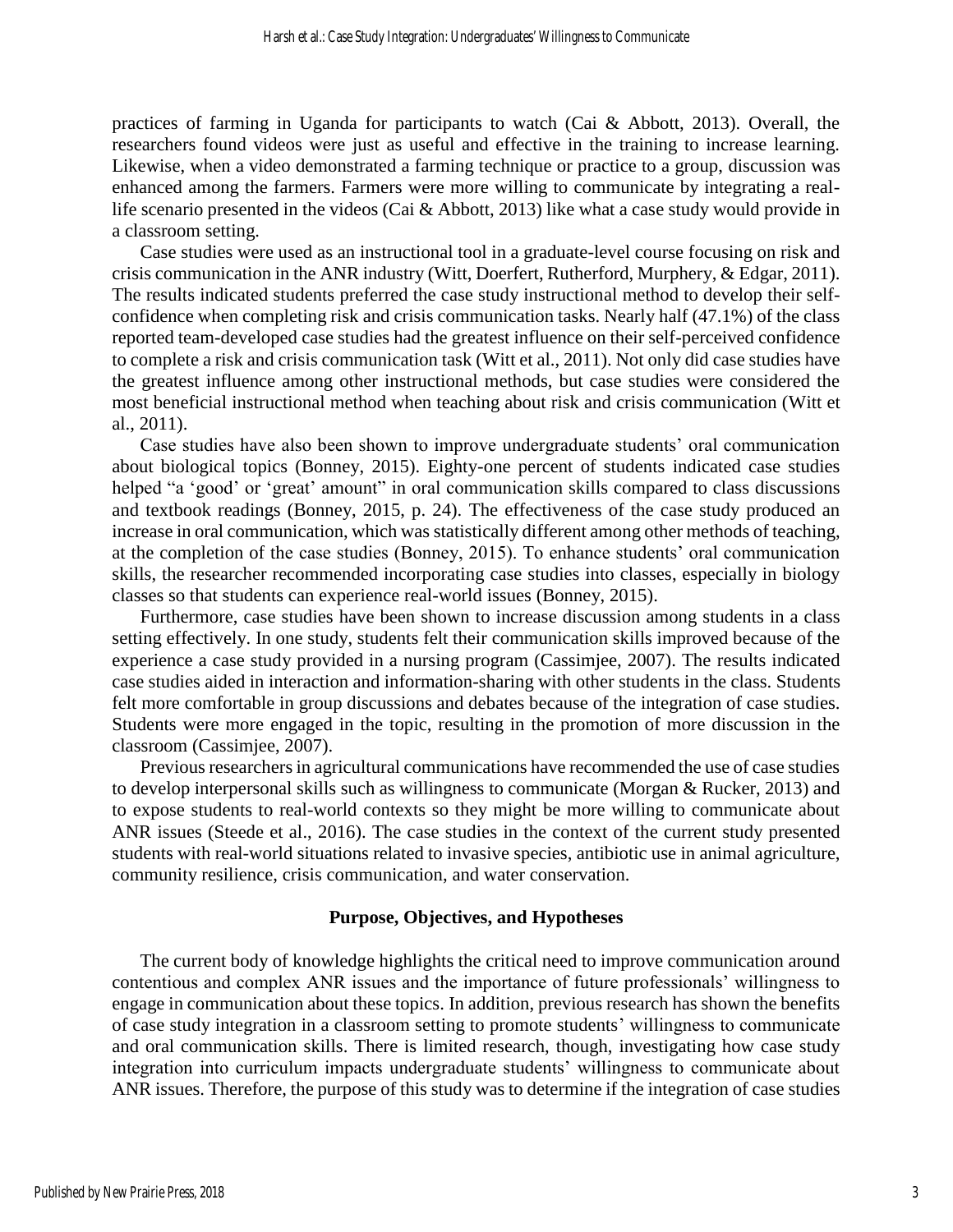influenced students' self-perceived willingness to communicate about nine ANR issues after taking a communication course that teaches about ANR issues. The following objectives guided the study:

- 1. Determine if there were changes in self-perceived willingness to communicate resulting from enrollment within communication courses taught without case studies.
- 2. Determine if there were changes in self-perceived willingness to communicate resulting from enrollment within communication courses taught with case studies.
- 3. Determine if there were differences in self-perceived willingness to communicate between courses taught without case studies and courses taught with case studies.

The following hypotheses guided analyses for each objective in this study:

- Objective 1: H0: There was no significant change in students' self-perceived willingness to communicate after completing communication courses without case studies.
- Objective 2: H<sub>0</sub>: There was no significant change in students' self-perceived willingness to communicate occurred after completing communication courses with case studies.
- Objective 3:  $H_0$ : There was no significant difference in students' self-perceived willingness to communicate after completing communication courses between the courses taught without case studies and courses taught with case studies.

## **Methods**

To test the hypotheses, a pre-/post-test, quasi-experimental research design was used to examine the effects of the case study-based curriculum (Ary, Jacobs, Sorensen & Razavieh, 2010). The curriculum was implemented in three universities' undergraduate courses that specifically address FNR issues communication, and each course was led by a different instructor. The convenience sample of undergraduate students in these courses included students primarily from the universities' college of agriculture but also some from other colleges. The case study-based curriculum used was the same across all three, which addressed the following topics: a foodborne illness crisis, water conservation issues pertaining to the Ogallala aquifer, resource-dependent rural community resiliency in the face of climate change and natural disasters, the use of antibiotics in animal agriculture and its connection to antimicrobial resistance, and managing a complex and critical threat to an agricultural crop. Although objectives varied somewhat across the case studies, all were designed to have students analyze who the stakeholders are, consider multiple perspectives, analyze the social and communication aspects of the issues, practice evidence-based reasoning, and apply effective communication tactics.

The curriculum included PowerPoints providing background on the issue covered in that case as well as ways to communicate about that issue. Each case study had videos with experts and those affected by or involved with the issue at hand, instructional activities to allow students to think about the issues critically and practice communication skills, and discussion questions to encourage communication amongst students in the class. Students could experience the case by watching the video footage provided in the case study. They could gain a sense of the context and stakeholders involved in the issues and reflect on the experience the case study provided them through activities with their peers.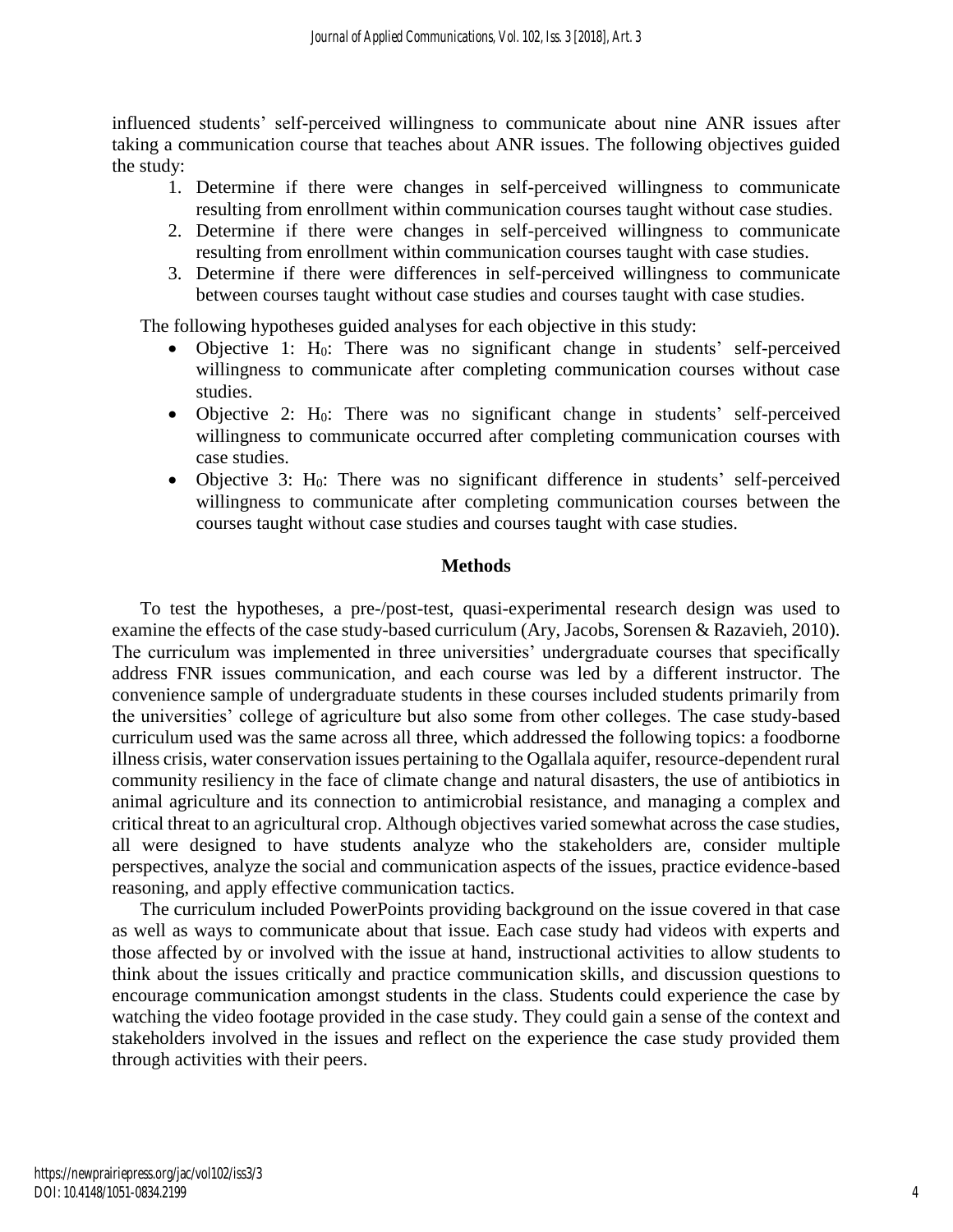#### **Measures**

Childers' (1986) opinion leadership scale was used to determine students' self-perceived willingness to communicate. Childers' scale has been well recognized by scholars over the years as a valid and predictive measure of opinion leadership, but primarily as a measure of an individual's tendency to engage in social communication (Flynn, Goldsmith, & Eastman, 1994; Goldsmith  $\&$  De Witt, 2003). Therefore, it was ideally suited for measuring willingness to communicate. The index had six five-point scales ranging from zero to four. The following statements were adapted: (a) during the past six months, how many people have you told about each of the following agriculture and natural resource issues (0 = *told no one*, 4 = *told a lot of people*, (b) in general, how often do you talk to your friends and colleagues about the following agriculture and natural resource issues  $(0 = never, 4 = very often)$ , (c) in a discussion about the following agriculture and natural resources issues, which of the following happens most  $(0 = your$ *friends tell you about the issue including new developments*, 4 = *you tell your friends about the issue including new developments*), (d) when you talk to your friends and colleagues about agriculture and natural resource issues do you (0 = *give very little information*, 4 = *give a great deal of information*), (e) compared with your circle of friends, how likely are you to be asked about new information regarding each of the following agriculture or natural resources issues (0 = *not at all likely to be asked*, 4 = *very likely to be asked*), and (f) overall, in your discussions with friends and colleagues, regarding each of the following agriculture or natural resources issues are you (0 = *not used as a source of advice*, 4 = *often used as a source of advice*).

A total of 55 statements were used to assess perceived willingness to communicate about nine agricultural issues areas identified by USDA as "challenge areas" (USDA, n.d.a). These were animal health, biotechnology, climate variability and change, conservation, food safety, food security, invasive species, marketing and trade, and water. The six-item scale was repeated nine times, once for each issue. To measure willingness to communicate about each issue, the stem of the statement was altered to match the willingness to communicate about that issue being analyzed. Internal reliabilities of the each of the nine willingness to communicate indices for the control and treatment group were measured *post hoc*. All of the indices for the control and treatment groups in the pre- and post-tests were internally reliable as determined by Cronbach's alpha calculations all being greater than .87. The overall willingness to communicate index with all nine agricultural issues integrated together was also reliable ( $\alpha = .97$ ).

The instrument included demographic questions to provide the samples' data on race, ethnicity, gender, college rank (e.g., freshman, sophomore, etc.), college major, and age. The same measures were used for the pre- and post-test as well as control and treatment groups.

## **Procedure and Data Analysis**

During the spring 2016 semester, baseline data were collected in the three courses. The case studies were not integrated into the courses in spring 2016, so those students in those courses served as the control group. In the spring 2017 semester, all three universities offered the courses again but with the integration of five case studies. The spring 2017 semester served as the treatment group.

The measures were designed within an online survey tool, Qualtrics. The questionnaire was sent to all students twice (pre- and post-test periods), which included 59 in the control group and 63 in the treatment group. The same procedure was followed for both groups. Students were sent a link to the questionnaire on the first day of class and were given the opportunity to complete it for up to a week. The questionnaire was administered again on the last day of class with a week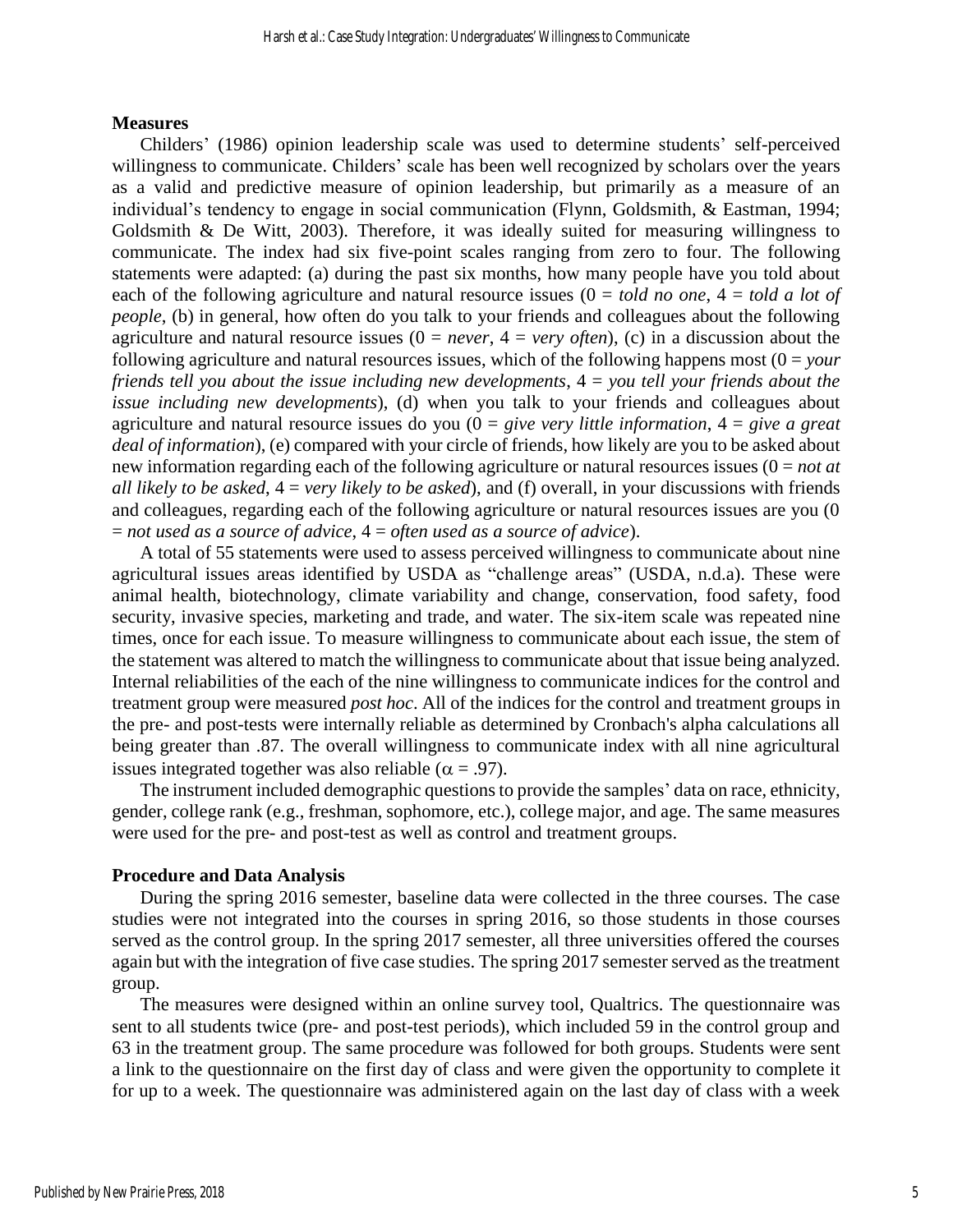allowed for completion. Students were incentivized to complete the two questionnaires differently: those in the control group were offered extra credit, whereas those in the treatment group were offered it as an assignment for regular course credit. Students in both groups could complete alternative assignments in place of the extra or course credit if they elected to opt out of the questionnaire component of the study. The questionnaires were an assignment for the treatment group students because it was directly relatable to the instructional content in the treatment period.

The response rate for the control group was 44% and 87% for the treatment group. For the control group, there were 26 matched complete pre- and post-tests and 55 matched complete preand posttests for the treatment group. Both the relevance and the framing of the survey as an assignment option (rather than solely extra credit) is primarily attributable to the response rate difference between the control and treatment groups. This is a limitation of the study that primarily suggests caution in interpreting differences examined *within* the control group (pre-test vs posttest scores); however, it does not affect the interpretation of differences *between* the treatment and control group. Multivariate tests like ANOVA tests are generally robust to differences in sample sizes between comparison groups so long as there are at least 25 in each group as is the case with our data (Schmider, Ziegler, Danay, Beyer, & Bühner, 2010). Data were analyzed in SPSS 24 using descriptive statistics, dependent *t*-tests, and ANOVA.

#### **Description of Respondents**

For the control group, the 26 students at the University of Florida, Texas Tech University, and Colorado State University were 20 to 24 years old, white, and non-Hispanic. Freshmen (7.7%), sophomores (15.4%), juniors (38.5%), and seniors (38.5%) were all represented in the study with an equal number of juniors and seniors. Most students were female (80.8%), with an agricultural education, leadership, and/or communication major (65.4%). Other majors represented were journalism and media communication (18.5%), agricultural literacy (7.7%), environmental communications (3.8%), and natural resource recreation and tourism (3.8%).

Fifty-five students at the University of Florida, Texas Tech University, and Colorado State University represented the treatment group and were 19 to 27 years old, with one student older than 27. Hispanic students made up 8.9% of the sample, and multiple races were represented. Most of the students were juniors (41.1%). Students also were mostly female (75%) in the spring 2017 semester, and had an agricultural education, leadership, and/or communication major (64.3%). Other majors included journalism (8.9%), business (5.4%), communications (3.6%), and environmental sociology (3.6%). Other majors represented were natural resource tourism, cultural anthropology, ecosystem science, agricultural literacy, animal science, natural resource conservation, advertising, agricultural business, and a double major (agricultural education and agricultural business).

#### **Results**

### **Self-Perceived Willingness to Communicate – Control Group**

Prior to taking the course, the respondents had a low level of willingness to communicate about all nine issues (Table 1). They were most willing to communicate about biotechnology (*M =* 2.00,  $SD = 1.18$ ) prior to the class, followed closely by water ( $M = 1.99$ ,  $SD = 0.88$ ), and food safety (*M*  $= 1.99$ , *SD* = 1.12). They were least willing to communicate about invasive species (*M* = 1.15, *SD =* 0.84).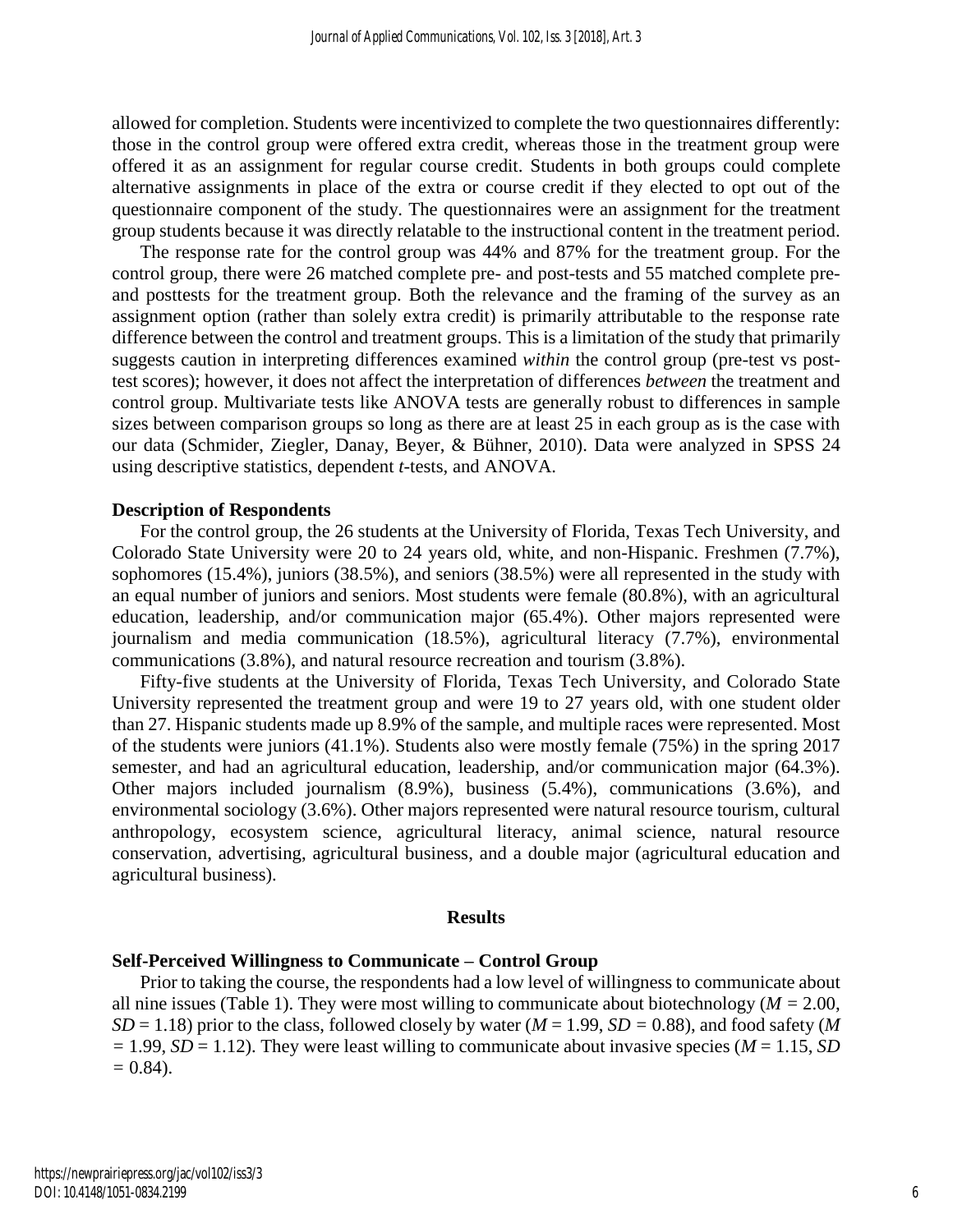After taking the course, the respondents were more willing to communicate about the nine issues, but this was not considered a high level of willingness to communicate (Table 2). They felt the most comfortable communicating about animal health ( $M = 2.47$ ,  $SD = 0.83$ ) and water ( $M =$ 2.47,  $SD = 0.89$ ), in addition to food safety ( $M = 2.46$ ,  $SD = 1.00$ ). While the respondents were still least willing to discuss invasive species ( $M = 1.72$ ,  $SD = 0.94$ ), that issue had the largest positive change in willingness to communicate. Respondents only expressed a statistically significant higher level of willingness to communicate in six of the nine issue areas after taking the course (Table 1). The null hypothesis was rejected for objective two.

#### Table1

| Issue                                     | $\overline{N}$ | Pre<br>M(SD) | Post<br>M(SD) | $\Lambda$ | t       | $\boldsymbol{p}$ |
|-------------------------------------------|----------------|--------------|---------------|-----------|---------|------------------|
| <b>Overall Willingness to Communicate</b> | 26             | 1.81(0.63)   | 2.17(0.70)    | 0.36      | $-2.54$ | $.02*$           |
| Invasive species                          | 26             | 1.15(0.84)   | 1.72(0.94)    | 0.57      | $-2.89$ | $.01**$          |
| Animal Health                             | 26             | 1.91(0.88)   | 2.47(0.83)    | 0.56      | $-4.60$ | $.00**$          |
| Water                                     | 26             | 1.99(0.88)   | 2.47(0.89)    | 0.48      | $-2.33$ | $.03*$           |
| Food safety                               | 26             | 1.99(1.12)   | 2.46(1.00)    | 0.47      | $-2.80$ | $.01**$          |
| Food security                             | 26             | 1.87(1.12)   | 2.31(1.01)    | 0.44      | $-2.62$ | $.02*$           |
| Conservation                              | 26             | 1.79(0.92)   | 2.19(1.05)    | 0.40      | $-2.34$ | $.03*$           |
| Climate Variability and Change            | 26             | 1.72(0.88)   | 2.05(1.09)    | 0.33      | $-1.49$ | .15              |
| Biotechnology                             | 26             | 2.00(1.18)   | 2.15(1.08)    | 0.15      | $-.66$  | .51              |
| Marketing and trade                       | 26             | 1.73(1.02)   | 1.84(1.18)    | 0.11      | $-.51$  | .62              |

*Willingness to Communicate – Control Group*

*Note*. 0 = *Low level of willingness to communicate*, 4 = *High level of willingness to communicate;* \*\**p* < .01; \**p* < .05; *Animal Health (animal welfare, animal disease); Food Safety (foodborne illnesses); Marketing & Trade (imports/exports); Conservation (endangered species, land use); Biotechnology (GMOs); Invasive Species (not native to specific location); Food security (food availability, access and use); Water (water quality, water quantity, agricultural water use); Climate Change (carbon sequestration, greenhouse gas emissions, sea level rise)*

## **Self-Perceived Willingness to Communicate – Treatment Group**

In the treatment group, the respondents also exhibited a low level of willingness to communicate prior to taking the courses (Table 2). However, they were more willing to communicate about animal health ( $M = 1.94$ ,  $SD = 0.90$ ) and conservation ( $M = 1.87$ ,  $SD = 1.09$ ). Invasive species was the issue the respondents indicated they were least willing to discuss ( $M =$ 1.25,  $SD = 1.01$ ).

After taking the course with the integration of case studies, willingness to discuss issues was still low, but the overall average of willingness to communicate was higher than the control group  $(+0.58)$ . The respondents were still more willing to communicate about conservation ( $M = 2.38$ ,  $SD = 0.85$ ) and animal health ( $M = 2.38$ ,  $SD = 0.82$ ) than prior to the course. They were most willing to discuss water issues ( $M = 2.47$ ,  $SD = 0.86$ ) after the completion of the class. In addition, invasive species had the largest positive change  $(+ 0.76)$  in willingness to communicate. In the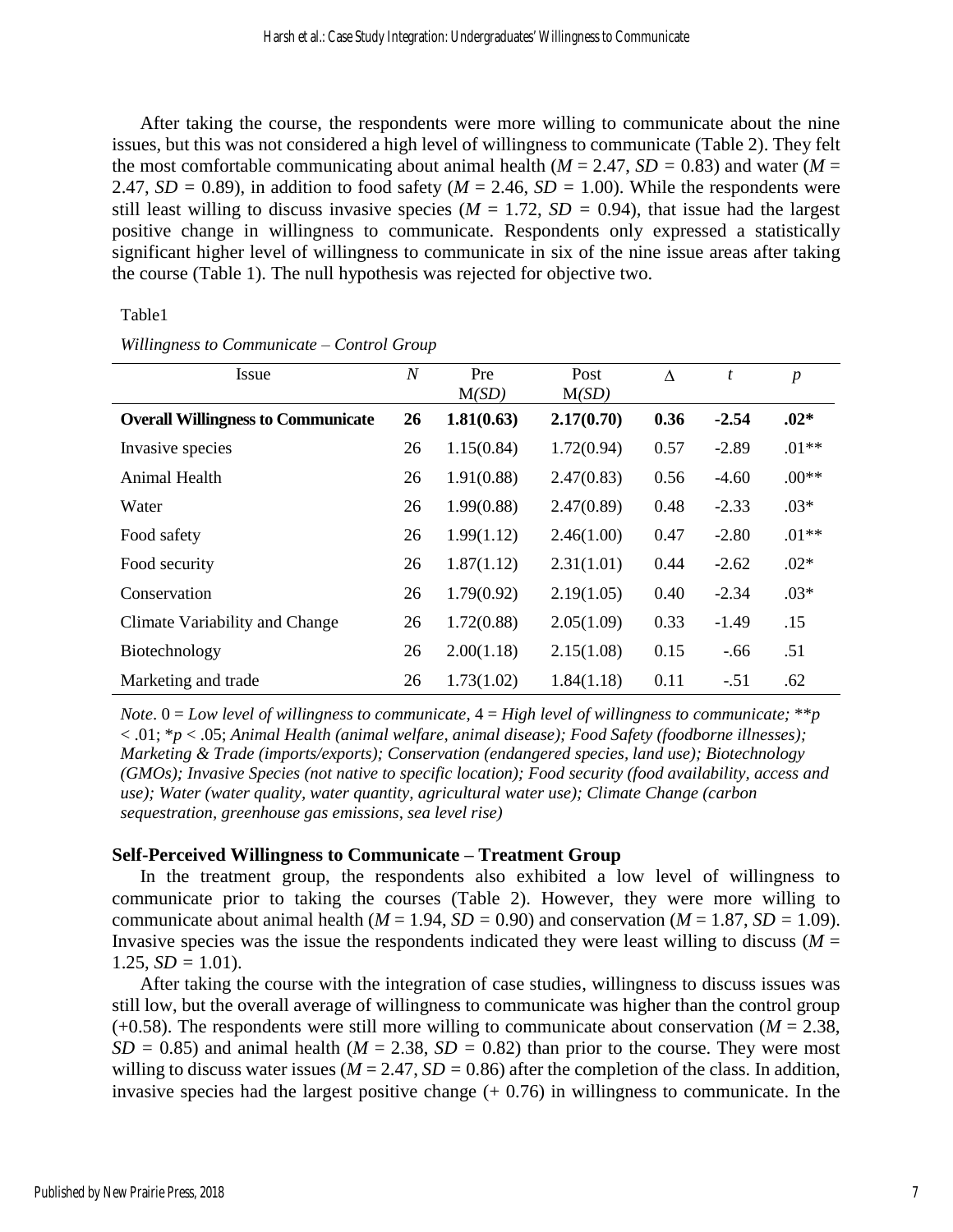treatment group, where the case studies were integrated, there were statistically significant changes in willingness to communicate in all nine issue areas (Table 2). The null hypothesis was rejected.

| Issue                                     | $\boldsymbol{N}$ | Pre<br>M(SD) | Post<br>M(SD) | $\Lambda$ | t       | $\boldsymbol{p}$ |
|-------------------------------------------|------------------|--------------|---------------|-----------|---------|------------------|
| <b>Overall Willingness to Communicate</b> | 52               | 1.68(0.78)   | 2.26(0.54)    | 0.58      | $-5.20$ | $.00**$          |
| <b>Invasive Species</b>                   | 55               | 1.25(1.01)   | 2.01(0.95)    | 0.76      | $-5.64$ | $.00**$          |
| Food Safety                               | 55               | 1.58(1.11)   | 2.24(0.85)    | 0.66      | $-5.14$ | $.00**$          |
| Water                                     | 55               | 1.81(1.05)   | 2.47(0.86)    | 0.66      | $-4.28$ | $.00**$          |
| Food Security                             | 54               | 1.70(1.08)   | 2.35(0.91)    | 0.65      | $-4.59$ | $.00**$          |
| Biotechnology                             | 53               | 1.81(1.17)   | 2.37(0.84)    | 0.56      | $-4.15$ | $.00**$          |
| Conservation                              | 55               | 1.87(1.09)   | 2.38(0.85)    | 0.51      | $-3.86$ | $.00**$          |
| Climate Change                            | 54               | 1.63(1.12)   | 2.12(0.94)    | 0.49      | $-4.02$ | $.00**$          |
| Animal Health                             | 55               | 1.94(0.90)   | 2.38(0.82)    | 0.44      | $-3.54$ | $.00**$          |
| Marketing and Trade                       | 55               | 1.47(1.14)   | 1.81(0.95)    | 0.34      | $-2.07$ | $.04*$           |

Table 2

*Willingness to Communicate – Treatment Group*

*Note.* 0 *= low level of willingness to communicate,* 4 *= high level of willingness to communicate; \*\*p < 0.01; \*p < 0.05; Animal Health (animal welfare, animal disease); Food Safety (foodborne illnesses); Marketing & Trade (imports/exports); Conservation (endangered species, land use); Biotechnology (GMOs); Invasive Species (not native to specific location); Food security (food availability, access and use); Water (water quality, water quantity, agricultural water use); Climate Change (carbon sequestration, greenhouse gas emissions, sea level rise)*

## **Self-Perceived Willingness to Communicate – Comparing the Control and Treatment**

When compared, respondents' willingness to communicate was significantly different, based on being in the control and treatment group in all nine issue areas (Table 3). While the effect size for all issues was medium to low, food safety had the highest power, followed by marketing and trade, biotechnology and food security. Based on the univariate analysis of variance, respondents were more willing to communicate about all the issues after completing the communication course with the case studies integrated compared to the courses taught without case studies. The null hypothesis was rejected for the third objective.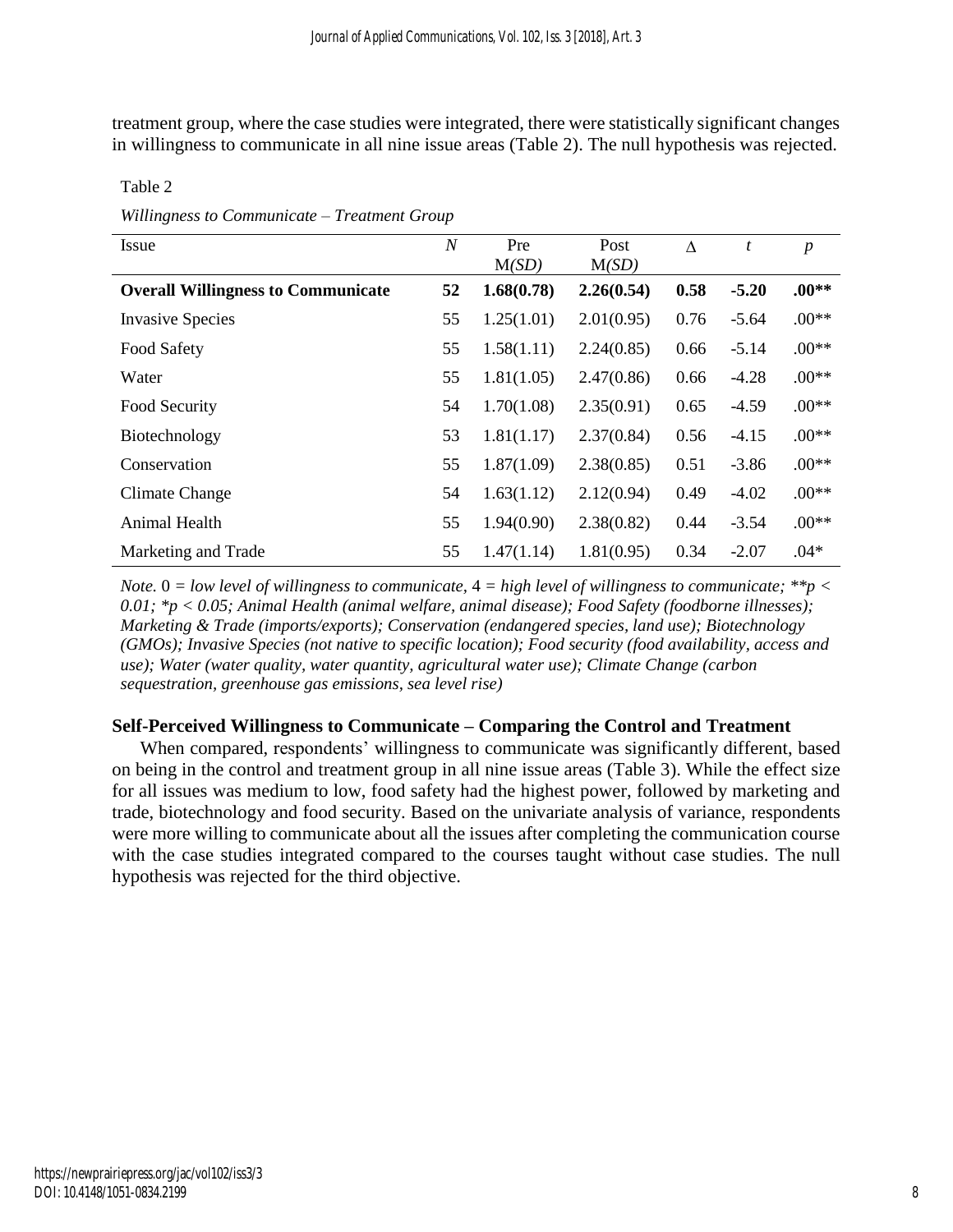Table 3

| Willingness to Communicate Comparison between Control and Treatment Groups |  |  |  |  |
|----------------------------------------------------------------------------|--|--|--|--|
|                                                                            |  |  |  |  |

| <b>Issue</b>            | df             | F     |          | $\boldsymbol{R}$ |
|-------------------------|----------------|-------|----------|------------------|
| Food Safety             | 2              | 18.76 | $0.00**$ | 0.33             |
| Marketing and Trade     | $\overline{2}$ | 16.88 | $0.00**$ | 0.31             |
| Biotechnology           | $\overline{2}$ | 16.82 | $0.00**$ | 0.31             |
| Food Security           | $\overline{2}$ | 16.69 | $0.00**$ | 0.31             |
| Conservation            | $\overline{2}$ | 16.24 | $0.00**$ | 0.30             |
| Animal Health           | $\overline{2}$ | 15.43 | $0.00**$ | 0.29             |
| Climate Change          | 2              | 14.92 | $0.00**$ | 0.28             |
| <b>Invasive Species</b> | $\overline{2}$ | 6.24  | $0.00**$ | 0.14             |
| Water                   | 2              | 5.89  | $0.00**$ | 0.13             |

*Note.* 0 *= low level of willingness to communicate,* 4 *= high level of willingness to communicate; \*\*p < 0.01; Animal Health (animal welfare, animal disease); Food Safety (foodborne illnesses); Marketing & Trade (imports/exports); Conservation (endangered species, land use); Biotechnology (GMOs); Invasive Species (not native to specific location); Food security (food availability, access and use); Water (water quality, water quantity, agricultural water use); Climate Change (carbon sequestration, greenhouse gas emissions, sea level rise)*

### **Discussion, Conclusions, and Recommendations**

Students' ability to discuss critical and challenging ANR issues is imperative as they start their careers in the agricultural industry (Morgan & Rucker, 2013; Steede et al., 2016). Employers have expressed the need for students to be able to communicate about ANR issues to be successful in the workforce (Crawford et al., 2011; Norwood & Henneberry, 2006). Willingness to communicate has also been identified as a key leadership trait (Hackman & Johnson, 2009). This study examined the impact of case study integration in communication courses discussing ANR issues. The sample of students was mainly upperclassmen (juniors and seniors), female, and had a major in agricultural education, leadership, and/or communication areas.

It is important to recognize there were limitations to this research. First, the results should not be generalized to a larger student population due to the small sample size in the control and treatment groups. Although this study explored the effectiveness of integrating case studies into the classroom and demonstrated the benefits of integrating case studies, the case studies should be replicated to ensure effect. Another limitation is only the treatment group had incentive to complete the pre-/post-test. Limitations being recognized, educators should consider integrating case studies into their curriculum based on the results.

Respondents indicated a low level of self-perceived willingness to communicate before taking the courses with and without case study integration. Between the two groups, respondents were more willing to communicate about biotechnology, food safety, water, animal health, and conservation before the courses. After taking the communication courses, respondents were more willing to communicate about animal health, water, food safety, and conservation. Previous literature does support the findings of this study that case studies do increase willingness to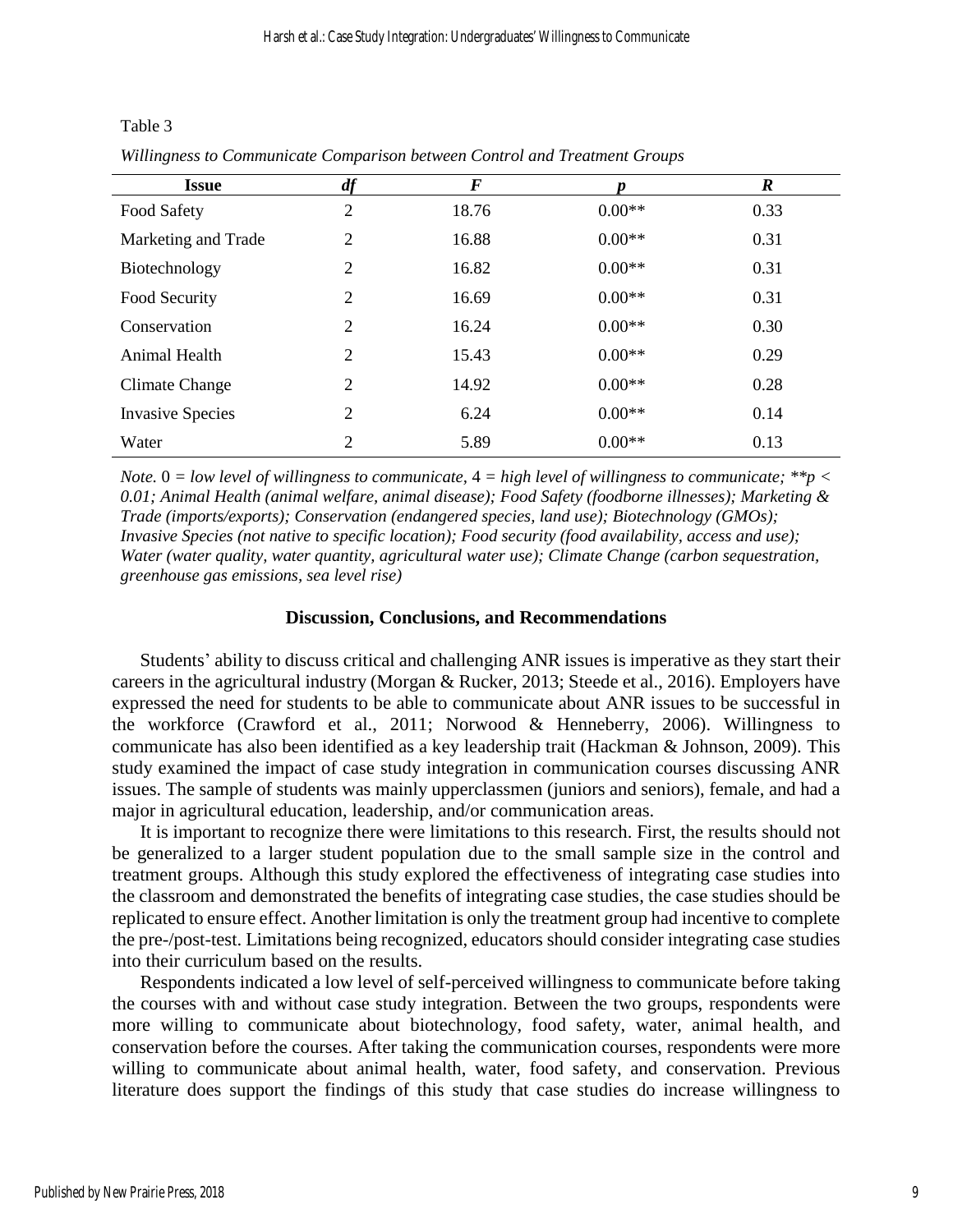communicate (Bonney, 2015; Cassimjee, 2007). While respondents in both the control and treatment groups were not considered to have a high level of willingness to communicate, there were positive changes. When compared, the case study integration was found to have a positive impact on students' willingness to communicate.

The results revealed communication courses focused on discussing ANR issues prepare students to be more willing to communicate about issues, and the integration of case studies into these courses amplified the effect. According to Steede et al. (2016) listening, having a genuine dialogue with others, and a willingness to have those conversations those who have different views were aspects of a willingness to communicate. Therefore, as the willingness to communicate increases, two-way communication may also increase, which emphasizes listening to the public and engaging in dialogue to address the complex ANR issues (Heath & Palenchar, 2009). Moreover, as students' willingness to communicate increases, they enhance a leadership trait (Hackman & Johnson, 2000) that may allow them to serve as better leaders of the ANR industry through communication.

The integration of these case studies provides students with real-world experience because of the nature of case studies (Naumes & Naumes, 2012), and the cases will help educators teach students about ANR issues and how to communicate about these issues. It is recommended educators use case study methods of teaching when teaching about complex issues to make the connection between theory and practice (Naumes & Naumes, 2012). Furthermore, educators should consider using the multimedia components in the case study to immerse the students in the case to address the big-picture problem at hand (Chattaraman et al., 2010; Naumes & Naumes, 2012).

Students will be challenged with these issues in the future, and willingness to communicate is the critical first step to bringing stakeholders together to collaboratively solve problems. This research provides the beginning stages of empirical support for the link between the use of case studies in the classroom and improving students' willingness to communicate about ANR issues. We theorize this effect may stem from the more experiential nature of the case studies as demonstrated by the differences seen between the students who did not receive the case studybased curriculum and those who did.

Future research should include using the case studies outside of a communication course to see if the same effect is found. Integrating case studies into science courses could help students better understand the real-life implications of their subject matter areas of interest. Those future professionals' willingness to communicate seems equally important to that of communication professionals. Studies should also examine whether these case studies improve students' competencies in other aspects of the communication process, particularly for future communication professionals, such as their understanding of the issues, steps in the communication process, audience analysis, and crafting strategies and messages. Finally, additional research could examine willingness to communicate outside of these nine issue areas because the ANR industry faces even more issues.

Andenoro, A. C., Baker, M., Stedman, N. L. P., & Pennington Weeks, P. (2016). Research priority 7: Addressing complex problems. In Roberts, T.G., Harder, A., & Brashears, M. T. (Eds.) *American Association for Agricultural Education national research agenda: 2016- 2020* (57-66). Gainesville, FL: Department of Agricultural Education and Communication. Retrieved from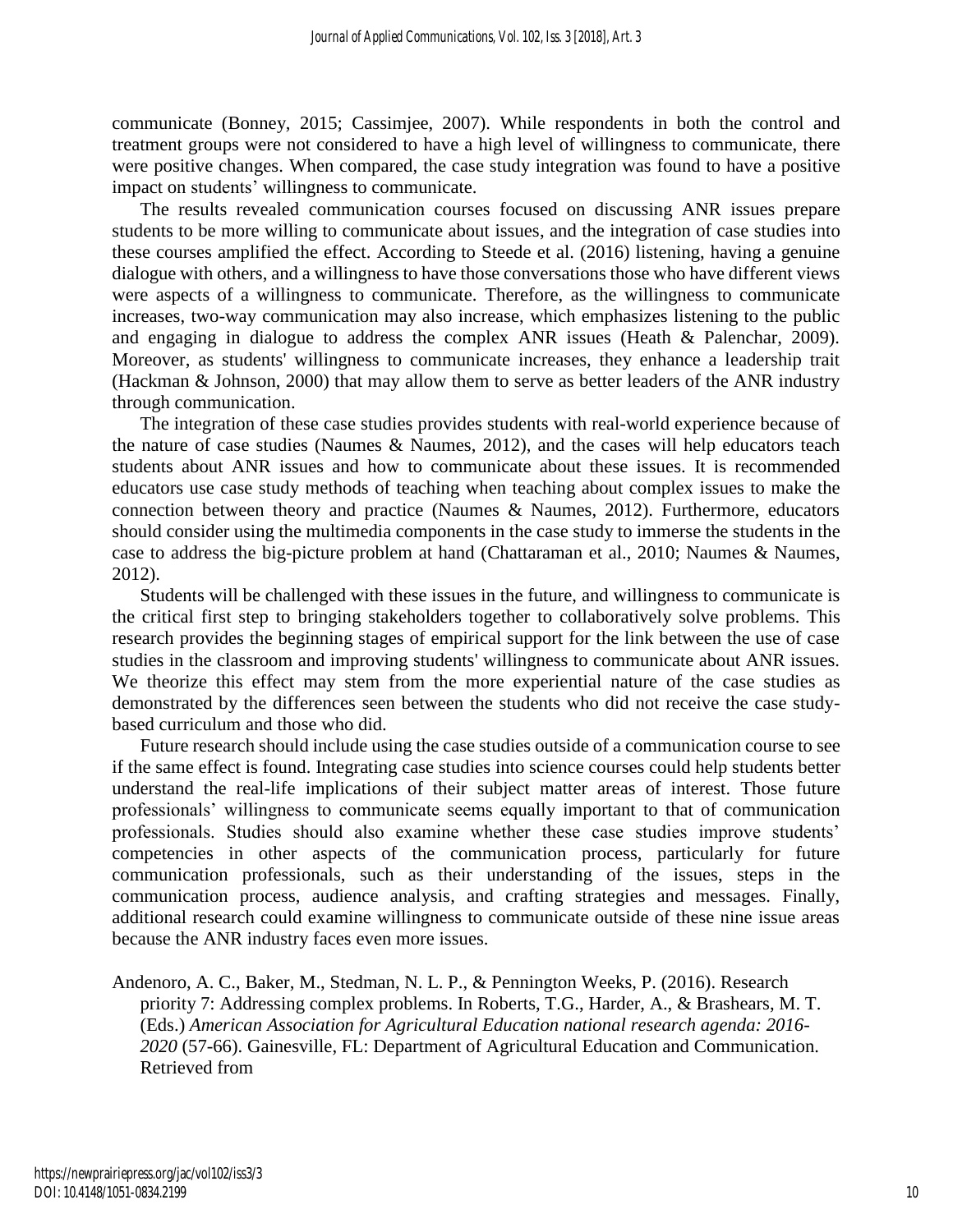[http://aaaeonline.org/resources/Documents/AAAE\\_National\\_Research\\_Agenda\\_2016-](http://aaaeonline.org/resources/Documents/AAAE_National_Research_Agenda_2016-2020.pdf) [2020.pdf](http://aaaeonline.org/resources/Documents/AAAE_National_Research_Agenda_2016-2020.pdf)

- Ary, D., Jacobs, L. C., Sorensen, C., Ravavieh, A. (2010*). Introduction to research in education (8th edition)*. Belmont, Calif.: Wadsworth.
- Bonney, K. M. (2015). Case study teaching method improves student performance and perceptions of learning gains. *Journal of Microbiology & Biology Education, 16*(1), 21-28. [doi:10.1128/jmbe.v16i1.846](http://dx.doi.org/10.1128/jmbe.v16i1.846)
- Cai, T., & Abbott, E. (2013). Using video as a replacement or complement for the traditional lecture/demonstration methods in agricultural training in rural Uganda. *Journal of Applied Communications, 97*(4). [doi:10.4148/1051-0834.1127](https://doi.org/10.4148/1051-0834.1127)
- Cassimjee, R. (2007). An evaluation of students' perceptions of the use of case-based teaching and group work in a first-year nursing programme. *South African Journal of Higher Education, 21*(3), 412-428. Retrieved from <https://journals.co.za/content/high/21/3/EJC37343>
- Chattaraman, V., Sankar, C. S., & Vallone, A. (2010). Action learning: Application to case study development in graduate education design. *Art, Design, and Communication in Higher Education, 9*(2), 183-198. [doi:10.1386/adch.9.2.183\\_1](https://doi.org/10.1386/adch.9.2.183_1)
- Childers, T. L. (1986). Assessment of the psychometric properties of an opinion leadership scale. *Journal of Marketing Research, 23*(2), 184-188. [doi:10.2307/3151666](https://www.jstor.org/stable/3151666?seq=1#page_scan_tab_contents)
- Crawford, P., Lang, S., Fink, W., Dalton, R., & Fielitz, L. (2011). *Comparative analysis of soft skills: What is important for new graduates.* Washington, DC: Association of Public and Land-grant Universities. Retrieved from [http://www.aplu.org/members/commissions/food](http://www.aplu.org/members/commissions/food-environment-and-renewable-resources/CFERR_Library/comparative-analysis-of-soft-skills-what-is-important-for-new-graduates/file)[environment-and-renewable-resources/CFERR\\_Library/comparative-analysis-of-soft-skills](http://www.aplu.org/members/commissions/food-environment-and-renewable-resources/CFERR_Library/comparative-analysis-of-soft-skills-what-is-important-for-new-graduates/file)[what-is-important-for-new-graduates/file](http://www.aplu.org/members/commissions/food-environment-and-renewable-resources/CFERR_Library/comparative-analysis-of-soft-skills-what-is-important-for-new-graduates/file)
- Flynn, L. R., Goldsmith, R. E., & Eastman, J. K. (1994). The King and Summers opinion leadership scale: Revision and refinement. *Journal of Business Research, 31*(1), 55–64. Retrieved from [doi:10.1016/0148-2963\(94\)90046-9](https://doi.org/10.1016/0148-2963(94)90046-9)
- Goldsmith, R. E., & DeWitt, T. S. (2003). The predictive validity of an opinion leadership scale. *Journal of Marketing Theory & Practice, 11*(1), 28-35. [doi:10.1080/10696679.2003.11501930](https://doi.org/10.1080/10696679.2003.11501930)
- Goodwin, J. N. (2012). *Focus group report: Strategic message framing, Agriculture Institute of Florida*. PIE2011/12-12B. Gainesville, FL: University of Florida/IFAS Center for Public Issues Education.
- Hackman, M. A., & Johnson, C. E. (2000). *Leadership: A communication perspective* (3rd ed.). Prospect Heights, IL: Waveland Press.
- Heath, R. L., & Palenchar, M. J. (2009). *Strategic issues management: Organizations and public policy challenges* (2nd ed.). Thousand Oaks, CA: Sage Publications.
- Kubitz, L., Telg, R., Irani, T., & Roberts, O. (2013). Perceptions of global and domestic agricultural issues held by international agricultural journalists. *Journal of Applied Communications, 97*(4), 77-95. [doi:10.4148/1051-0834.1129](https://doi.org/10.4148/1051-0834.1129)
- MacIntyre, P. D. (1994). Variables underlying willingness to communicate : A causal analysis. *Communication Research Reports, 11*(2), 135-142. [doi:10.1080/08824099409359951](https://doi.org/10.1080/08824099409359951q)
- McCroskey, J. C., & Baer, J. E. (1985). *Willingness to communicate: The construct and its measurement.* Paper presented at the annual meeting of the Speech Communication Association, Denver, CO. Paper retrieved from <https://files.eric.ed.gov/fulltext/ED265604.pdf>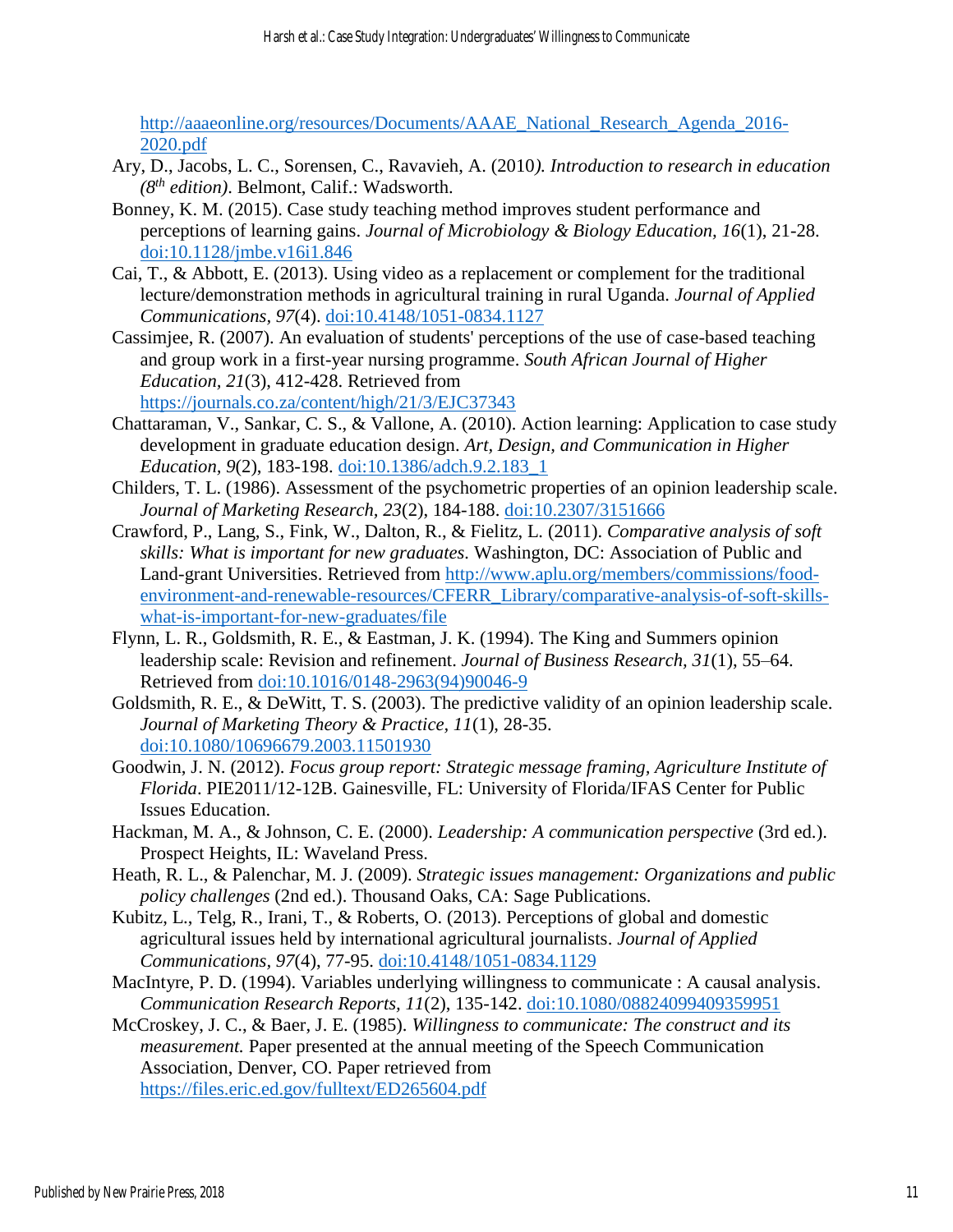- Morgan, A. C., & Rucker, K. J. (2013). Competencies needed by agricultural communication undergraduates: An academic perspective. *Journal of Applied Communications, 97*(1), 50-65. [doi:10.4148/1051-0834.1103](https://doi.org/10.4148/1051-0834.1103)
- Naumes, W., & Naumes, M. J. (2012). *The art and craft of case writing* (3rd ed.). Armonk, NY: M.E. Sharpe.
- Norwood, F. B., & Henneberry, S. R. (2006). Show me the money! The value of college graduate attributes as expressed by employers and perceived by students. *American Journal of Agricultural Economics, 88*(2), 484–498. [doi:10.1111/j.1467-8276.2006.00873.x](https://doi.org/10.1111/j.1467-8276.2006.00873.x)
- Roach, D. K., & Olaniran. B. A. (2001). Intercultural willingness to communicate and communication anxiety in international teaching assistants. *Communication Research Reports, 18*(1), 26-35. [doi:10.1080/08824090109384779](https://doi.org/10.1080/08824090109384779)
- Rumble, J. N., & Buck, E. B. (2013). Narrowing the farm-to-plate knowledge gap through semiotics and the study of consumer responses regarding livestock images. *Journal of Applied Communications, 97*(3), 57-70. [doi:10.4148/ 1051-0834.1117](https://doi.org/10.4148/%201051-0834.1117)
- Rumble, J. N., Ruth, T. K., Owens, C. T., Lamm, A. J., Taylor, M. R., & Ellis, J. D. (2016). Saving citrus: Does the next generation see GM science as a solution? *Journal of Agricultural Education, 57*(4), 160-173. [doi:10.5032/jae.2016.04160](https://doi.org/10.5032/jae.2016.04160)
- Schmider, E., Ziegler, M., Danay, E., Beyer, L., & Bühner, M. (2010). Is it really robust? Reinvestigating the robustness of ANOVA against violations of the normal distribution assumption. *Methodology, 6,* 147-151. [doi:10.1027/1614-2241/a000016](https://doi.org/10.1027/1614-2241/a000016)
- Steede, G. M., Gorham, L. M., & Irlbeck, E. (2016). Exploring perspectives of the student competencies needed to advocate for agriculture. *Journal of Applied Communication. 100*(4), 55-67. [doi:10.4148/1051-0834.1242](https://doi.org/10.4148/1051-0834.1242)
- United Nations. (2017). *World population projected to reach 9.8 billion in 2050, and 11.2 billion in 2100 – says UN.* Retrieved from [http://www.un.org/sustainabledevelopment/blog/2017/06/world-population-projected-to](http://www.un.org/sustainabledevelopment/blog/2017/06/world-population-projected-to-reach-9-8-billion-in-2050-and-11-2-billion-in-2100-says-un/)[reach-9-8-billion-in-2050-and-11-2-billion-in-2100-says-un/](http://www.un.org/sustainabledevelopment/blog/2017/06/world-population-projected-to-reach-9-8-billion-in-2050-and-11-2-billion-in-2100-says-un/)
- United States Department of Agriculture National Institute of Food and Agriculture (USDA). (n.d.a). *Challenge areas.* Retrieved from<https://nifa.usda.gov/challenge-areas>
- United States Department of Agriculture National Institute of Food and Agriculture (USDA). (n.d.b). *Higher education challenge (HEC) grants program*. Retrieved from <https://nifa.usda.gov/funding-opportunity/higher-education-challenge-hec-grants-program>
- Wassermann, S. (1994). *Introduction to case method teaching: A guide to the galaxy*. New York, NY: Teachers College Press.
- Witt, C., Doerfert, D., Rutherford, T., Murphrey, T., & Edgar, L. (2011). The contribution of selected instructional methods toward graduate student understanding of crisis communication. *Journal of Applied Communications, 95*(3). 34-44. [doi:10.4148/1051-](https://doi.org/10.4148/1051-0834.1163) [0834.1163](https://doi.org/10.4148/1051-0834.1163)
- Zimmerman, A. (2002). Flexibility and variety in the use of the case studies. *NACTA Journal, 46*(3), 34-40. Retrieved from [https://www.nactateachers.org/index.php/vol-46-num-3](https://www.nactateachers.org/index.php/vol-46-num-3-september-2002/548-flexibility-and-variety-in-the-use-of-case-studies) [september-2002/548-flexibility-and-variety-in-the-use-of-case-studies](https://www.nactateachers.org/index.php/vol-46-num-3-september-2002/548-flexibility-and-variety-in-the-use-of-case-studies)